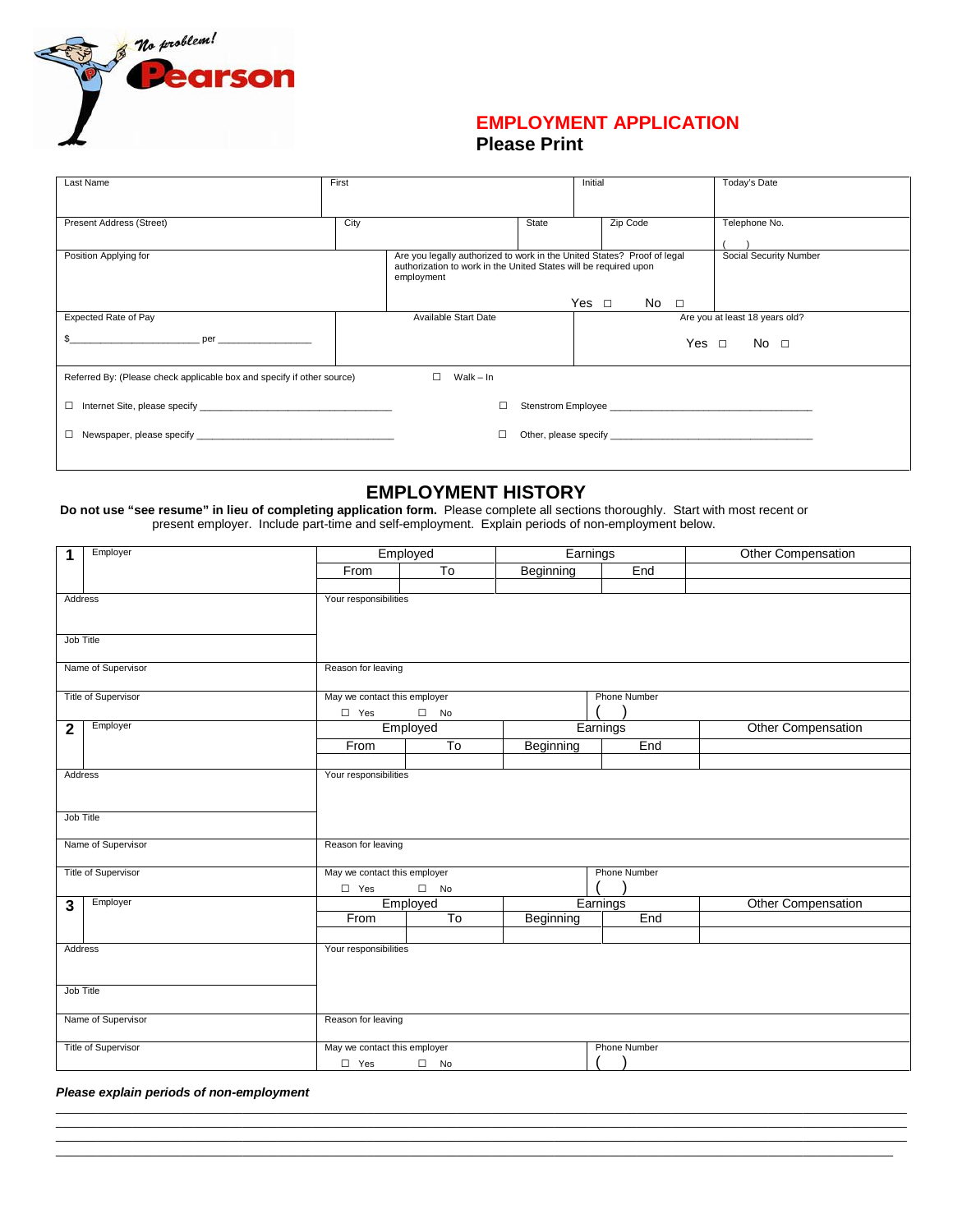## **EDUCATION**

|                                                                                                                                                                               | Name and Address of School                                                                                           | Number of Years<br>Completed | Major or Type of Coursework | Degree/Certificate | Can you<br>provide<br>proof of<br>graduation? |  |
|-------------------------------------------------------------------------------------------------------------------------------------------------------------------------------|----------------------------------------------------------------------------------------------------------------------|------------------------------|-----------------------------|--------------------|-----------------------------------------------|--|
| <b>High School</b>                                                                                                                                                            |                                                                                                                      |                              |                             |                    |                                               |  |
| Business/Technical                                                                                                                                                            |                                                                                                                      |                              |                             |                    |                                               |  |
| College/University                                                                                                                                                            |                                                                                                                      |                              |                             |                    |                                               |  |
| Graduate/Professional                                                                                                                                                         |                                                                                                                      |                              |                             |                    |                                               |  |
| Other (Seminars, Adult Education, Correspondence Courses)                                                                                                                     |                                                                                                                      |                              |                             |                    |                                               |  |
|                                                                                                                                                                               |                                                                                                                      |                              |                             |                    |                                               |  |
|                                                                                                                                                                               | If you are applying for a position where driving is a requirement of the job, please answer the following questions: |                              |                             |                    |                                               |  |
| Do you have the full use of an automobile? Yes n No n                                                                                                                         |                                                                                                                      |                              |                             |                    |                                               |  |
|                                                                                                                                                                               |                                                                                                                      |                              |                             |                    |                                               |  |
|                                                                                                                                                                               |                                                                                                                      |                              |                             |                    |                                               |  |
| Why are you seeking employment at this time?                                                                                                                                  |                                                                                                                      |                              |                             |                    |                                               |  |
| In what computer software programs are you proficient?                                                                                                                        |                                                                                                                      |                              |                             |                    |                                               |  |
| What other experience or skills do you feel may qualify you for a position with Stenstrom?                                                                                    |                                                                                                                      |                              |                             |                    |                                               |  |
| Have you previously been employed by any Stenstrom Company? Yes a No a                                                                                                        |                                                                                                                      |                              |                             |                    |                                               |  |
| Are you subject to any employment agreement that could impact your ability to work for Stenstrom?<br>Yes $\Box$ No $\Box$<br>If yes, please attach a copy of the agreement(s) |                                                                                                                      |                              |                             |                    |                                               |  |

All persons should have equal employment opportunities with Pearson Plumbing and Heating regardless of race, color, creed, religion, national origin, ancestry, sex, marital status, sexual orientation,<br>disabilty, age and an

I certify that I have completed this application and the statements that I have made in this application are true and complete. I authorize investigation of all statements contained in this application which Pearson Plumbing and Heating may deem relevant to my employment and authorize my previous employers or other persons having information concerning my records or me to report such information to<br>Pearson Plumbing and Heating information.

I understand and agree that if it is subsequently discovered that the information is untrue or that I have failed to disclose a material fact, any offer of employment made to me by Pearson Plumbing and Heating may be immediately withdrawn or if I am already employed by Pearson Plumbing and Heating, I may be subject to disciplinary action, up to and including termination at the discretion of Pearson. In<br>such an event, the wages at the rate agreed upon for work I have actually performed for Pearson Plumbing and Heating.

In accordance with the Immigration and Control Act of 1986, Pearson Plumbing and Heating will only hire United States citizens and aliens lawfully authorized to work in the United States. I understand that I<br>will be requir

I understand that I may be required to undergo drug testing and/or background check and that my employment is contingent upon these results. I will be advised if this is required and complete the necessary authorizations. I understand that I am not obligated to disclose sealed or expunged records of conviction or arrest, nor may Stenstrom Companies ask me if I have had records sealed or expunged.

I understand and agree that if I am employed as a result of this application, my employment will be at-will, which I understand means that I will not be employed for any definite period of time and that my employment may be terminated at any time.

Signature: \_\_\_\_\_\_\_\_\_\_\_\_\_\_\_\_\_\_\_\_\_\_\_\_\_\_\_\_\_\_\_\_\_\_\_\_\_\_\_\_\_\_\_\_\_\_\_\_\_\_\_\_\_\_\_\_\_\_\_\_ Date: \_\_\_\_\_\_\_\_\_\_\_\_\_\_\_\_\_\_\_\_\_\_\_\_\_\_\_\_

Equal Opportunity Employer